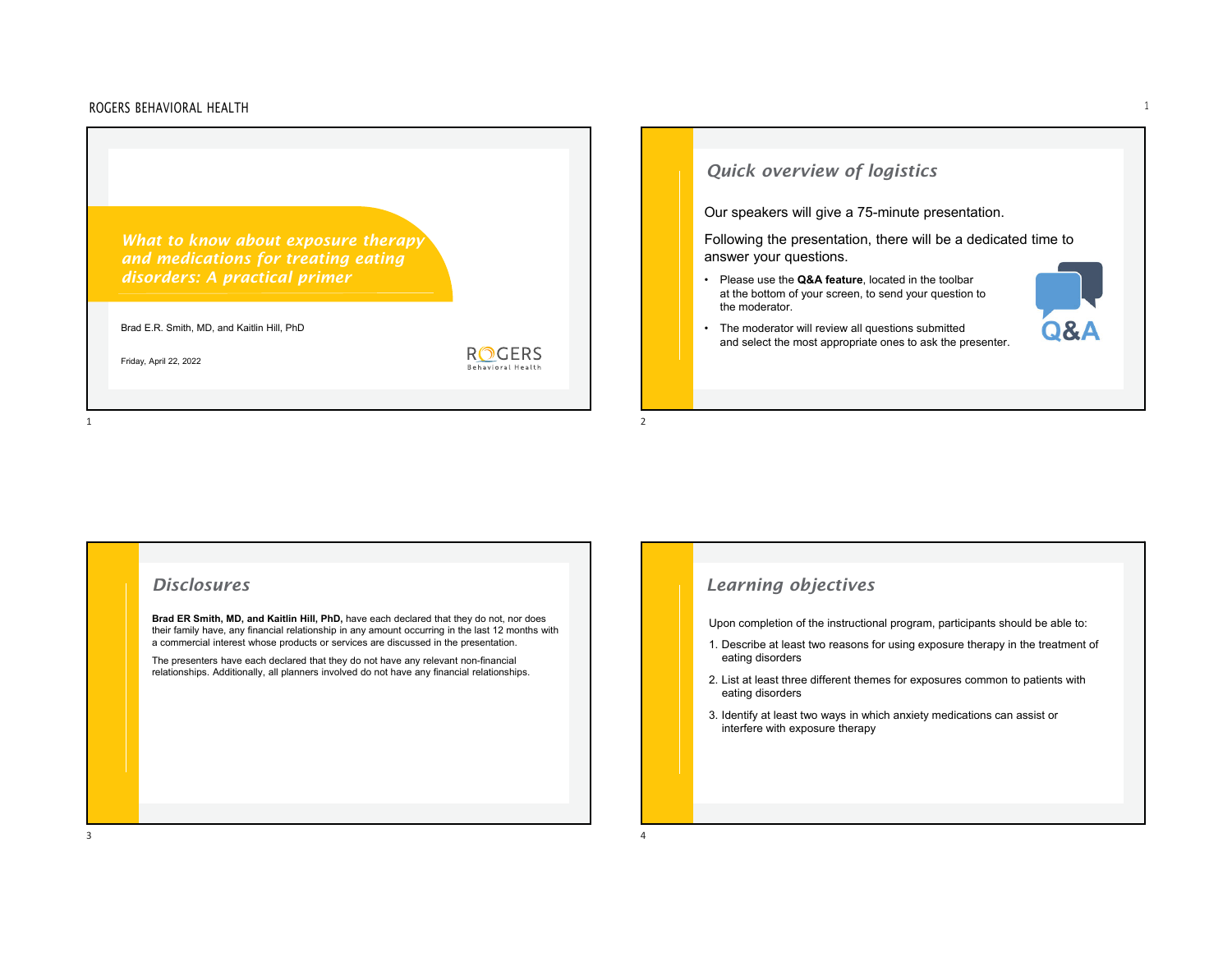#### ROGERS BEHAVIORAL HEALTHH  $\overline{a}$



### *Why use ERP to treat eating disorders?*

- Conceptual overlap between eating disorders and anxiety (Becker, Farrell, & Waller, 2020)
- Some evidence for an anxiety-driven model of EDs (Schaumberg et al., 2021; Waller, 2008)
- High comorbidity rates of anxiety disorders for individuals with eating disorders (Kaye et al., 2004; Pallister & Waller, 2008)
- •Helpful to have a transdiagnostic approach

7

• Research supports the use of exposures across ED diagnoses, as well as improving body dissatisfaction in non-clinical population (see Butler & Heimberg, 2020 for a review).

8

• Exposures are included in evidence-based treatments for EDs, such as CBT-E and FBT (Fairburn, 2008; Griffen, Naumann, & Hildebrandt, 2018; Waller & Mountford, 2015)

# *Overview of starting exposure therapy*

- Comprehensive assessment of eating disorder behaviors and symptoms
	- Clinical interview and validated assessment measures
- Provide psychoeducation/rationale for use of exposure therapy
- In depth functional assessment
- Focus on reduction of safety behaviors
- Create hierarchy of exposure ideas
- Implement exposures in session
- Assign exposures for homework outside of sessions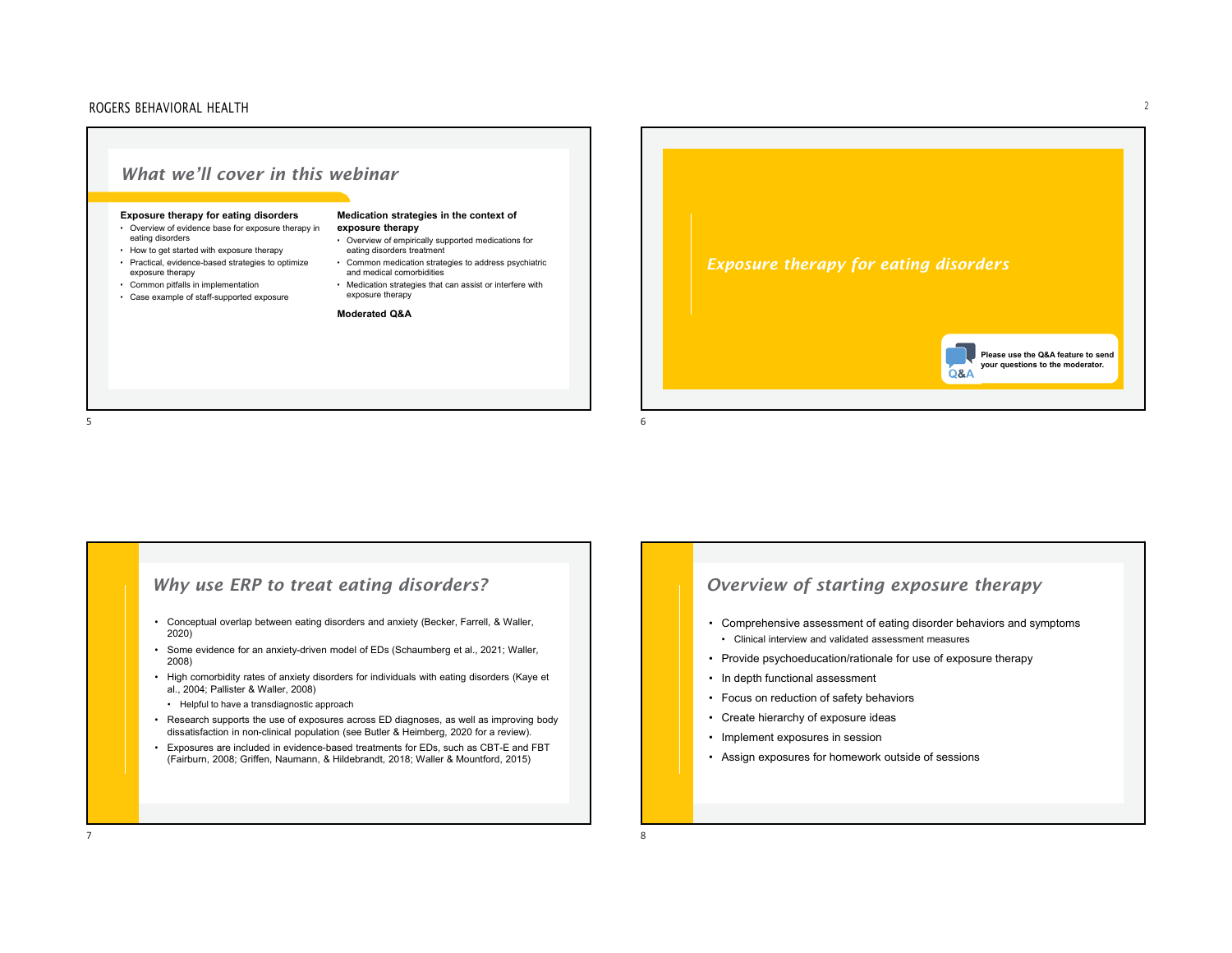#### ROGERS BEHAVIORAL HEALTH $\mathsf H$

*Functional assessment:* 

**The foundation for developing an exposure hierarchy**



| Fear<br>Cues                                                             | Feared<br>Consequence(s)                                                                             | <b>ED-related</b><br><b>Safety Behaviors</b>                                                              | <b>Function of</b><br><b>Safety Behavior</b>                                  |
|--------------------------------------------------------------------------|------------------------------------------------------------------------------------------------------|-----------------------------------------------------------------------------------------------------------|-------------------------------------------------------------------------------|
| Eating around my<br>friends                                              | When they see what food I<br>choose, they will judge me<br>negatively                                | Eating only "safe" foods<br>when with friends; avoiding<br>eating with them                               | Relieves anxiety-related<br>to perceived judgment                             |
| Feeling my thighs<br>touching each other<br>when I sit or walk           | I will become intensely<br>disgusted with my body<br>and I cannot tolerate the<br>emotional distress | Sit or walk with my legs<br>deliberately apart, use<br>pillow between thighs when<br>sittina              | Not having to feel my<br>thighs touch and be<br>disgusted by the<br>sensation |
| Eating a food from<br>unknown origin with<br>unknown food<br>preparation | I will get sick and throw up<br>and I cannot tolerate the<br>distress of vomiting                    | Checking all food,<br>reassurance seeking about<br>preparation, avoiding food I<br>did not prepare myself | Relieves anxiety about<br>vomitina                                            |

 $9$ 

# *Functional assessment: Fear cues*

**Feared foods** – can use feared food checklist (*handout available after program*)

• Smells, tastes, textures

#### **Feared eating scenarios**

- Other people present who and how many?
- Level of control, what are other people eating?
- Locations
- Restaurants, friends' homes, etc.
- Idiosyncratic scenarios
- Rate, size of bites, first to finish, etc.

#### **Body image-related cues**

- Seeing reflection
- Other people see body image
- Wearing swimming suit
- Certain clothing types
- Form-fitting tops
- Postures/positions

# *Functional assessment: Fear cues*

#### **Internal stimuli**

- Feelings of fullness, nausea, bloating, warmth, hunger
- Worrisome thoughts
- Body awareness (sweat, skin touching)

#### **Environmental / Social stimuli**

- Media depiction of "thin, fit ideal" ("hot" = happy)
- Others' comments about eating, weight, shape

#### **Binge eating / Purge cues**

- Foods typically consumed during binge
- Locations where binges or purges often take place
- Emotional antecedents to binge eating
- Laxative or diet pill containers







9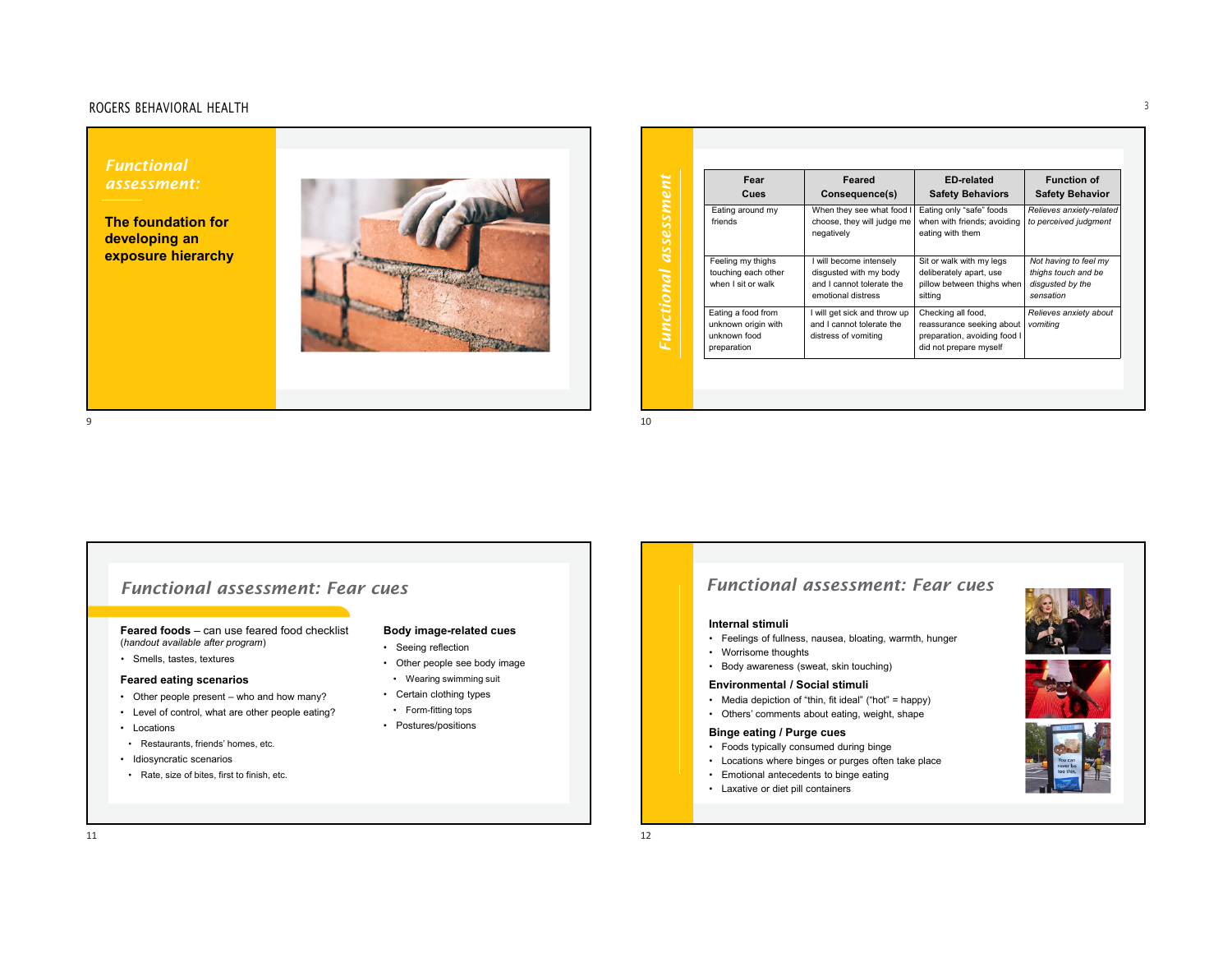





# *How to identify ED safety behaviors*

#### **Ask about eating disorder "rules"** *(handout available after program)*

*"What are things your ED or anxiety tells you that you have to do on a regular basis when it comes to…"*

- Food (e.g., eating situations, quantity of food, the way you eat)
- Exercise (e.g., the way you exercise, when you exercise, what happens if you don't exercise)
- Purging
- Spending time with friends
- Enjoying things
- Productivity, etc.

# *How to identify ED safety behaviors*

*"What are things you do to try to reduce your anxiety in the moment?"* 

*"What are things you've stopped doing or have changed since the ED started?"*

*"What are things that other people have expressed concern about?"*

 $\mathsf H$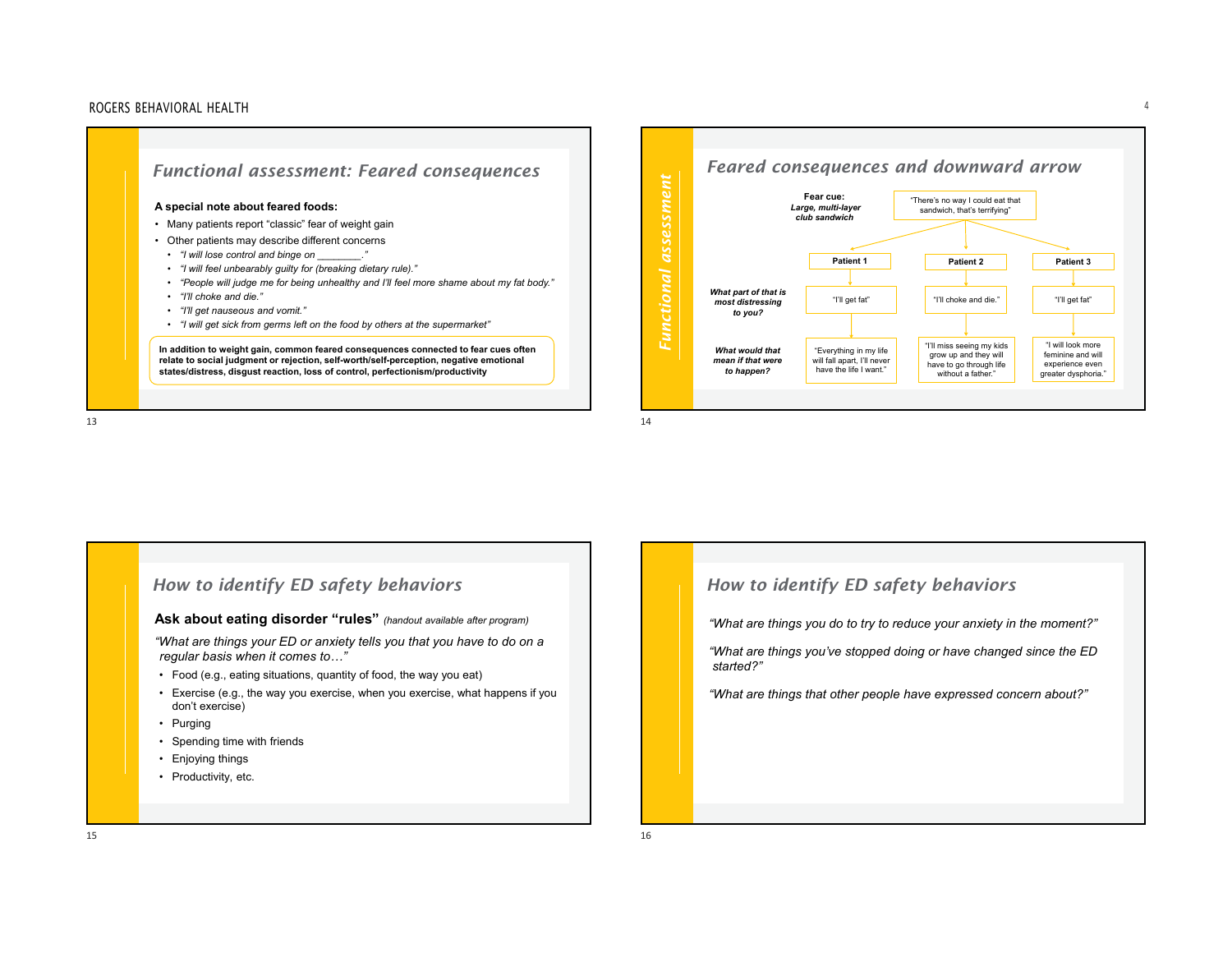|                  | Weight control behaviors                       |                                                   |
|------------------|------------------------------------------------|---------------------------------------------------|
|                  | Restriction<br>٠                               | • Eating the same foods each day                  |
| Safety behaviors | • Excessively drinking liquids                 | • Only eating at certain times of the day         |
|                  | ("hydro-loading")                              | Over/under dressing                               |
|                  | Abusing diet pills, laxatives / diuretics<br>٠ | Food-related research and<br>٠                    |
|                  | Purging                                        | advance planning                                  |
|                  | Excessive exercise                             | • Calorie / exercise tracking                     |
|                  | Fasting                                        | Repeated / ritualized weight checking             |
|                  |                                                | • Negative self-talk<br>("Eating disorder voice") |
|                  |                                                |                                                   |

| <b>Weight control behaviors</b><br>• Restriction<br>Eating the same foods each day<br>Excessively drinking liquids<br>• Only eating at certain times of the day<br>("hydro-loading")<br>Over/under dressing<br>Abusing diet pills, laxatives / diuretics<br>• Food-related research and<br>• Purging<br>advance planning<br>Excessive exercise<br>Calorie / exercise tracking<br>$\bullet$<br><b>Safe</b><br>Fasting<br>Repeated / ritualized weight checking<br>$\bullet$<br>• Negative self-talk<br>("Eating disorder voice") | <b>Eating-related behaviors</b><br>• Slow/quickened pace of eating<br>behaviors<br>• Excessive small bites of food<br>• Breaking / cutting food into pieces that would not normally be broken / cut<br>(e.g., bage)<br>• Odd mixing of foods (e.g., peanut butter + cottage cheese)<br>Safety<br>• Odd utensil use (e.g., using a fork to eat yogurt)<br>• Eating foods in a certain "safe" order<br>• Always leaving some food on plate<br>18 |  |
|---------------------------------------------------------------------------------------------------------------------------------------------------------------------------------------------------------------------------------------------------------------------------------------------------------------------------------------------------------------------------------------------------------------------------------------------------------------------------------------------------------------------------------|------------------------------------------------------------------------------------------------------------------------------------------------------------------------------------------------------------------------------------------------------------------------------------------------------------------------------------------------------------------------------------------------------------------------------------------------|--|
|---------------------------------------------------------------------------------------------------------------------------------------------------------------------------------------------------------------------------------------------------------------------------------------------------------------------------------------------------------------------------------------------------------------------------------------------------------------------------------------------------------------------------------|------------------------------------------------------------------------------------------------------------------------------------------------------------------------------------------------------------------------------------------------------------------------------------------------------------------------------------------------------------------------------------------------------------------------------------------------|--|

# **Body image-related behaviors**

- Checking appearance in mirror
- Extreme avoidance of body image
- Poking/pinching various body parts
- Attempts at manipulating body areas (e.g., pushing stomach to be flat)
- Adjusting body posture
- Seeking reassurance from others
- Using clothing to check for weight gain/shape changes
- Comparing self to others
- Hiding body from others (e.g., wearing oversized clothes)
- Overcontrol of image on social media or in social situations (e.g., photo editing, deleting pictures, excessive grooming)
- Avoidance of others in larger/smaller bodies

### **Exercise-related behaviors**

- Excessive bending / stretching
- Purposely choosing longer route to walk somewhere
- Tensing muscles
- Standing when sitting would be appropriate
- Extraneous movement (e.g., bouncing legs)
- Walking on toes

*Safety behaviors*

Safety behaviors

• Ritualized and/or excessive exercise regimens

*Safety behaviors*

Safety behaviors

17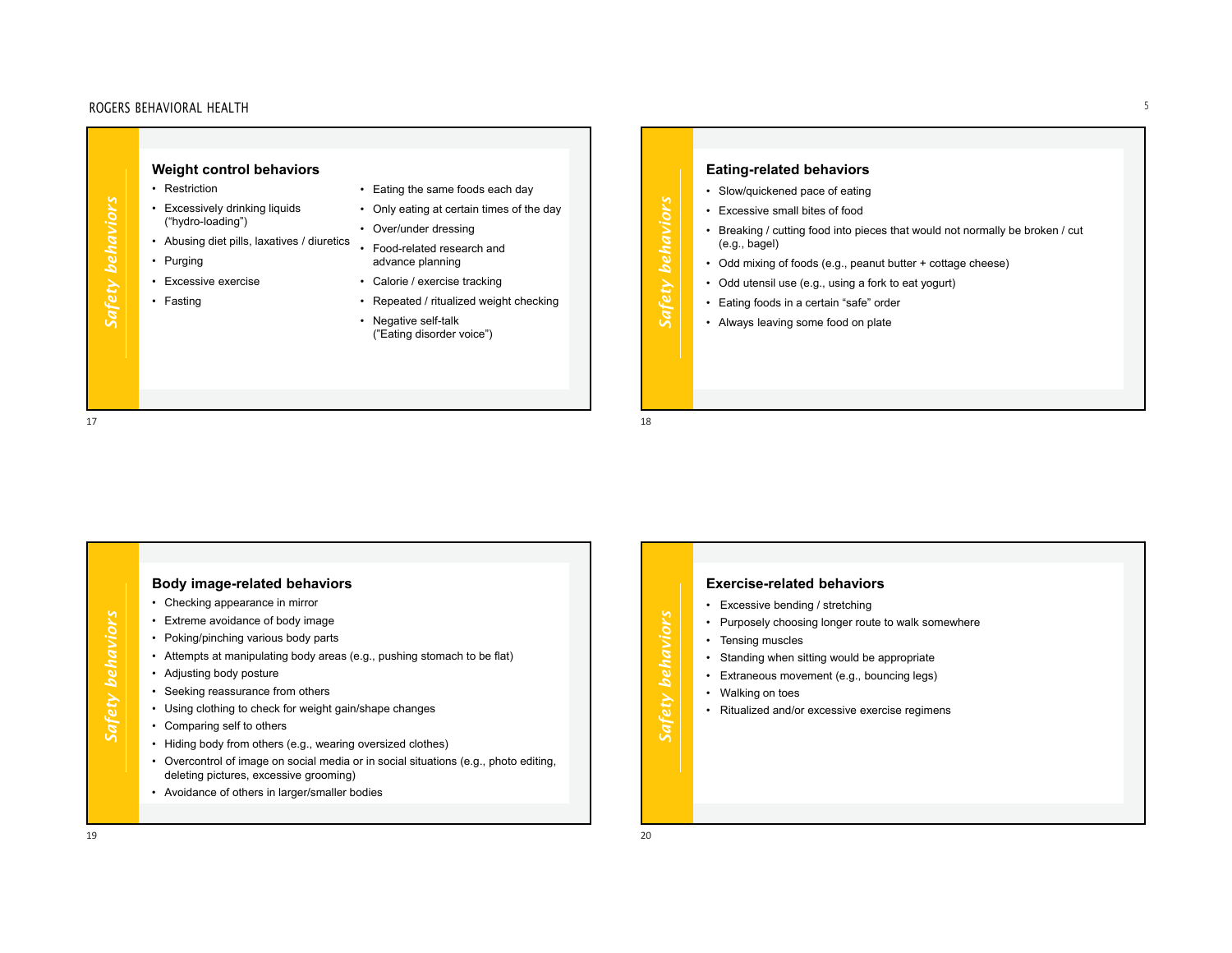#### ROGERS BEHAVIORAL HEALTH $\mathsf H$



# *Some notes about safety behaviors*

- As we do with anxiety disorders (and in particular OCD), it can be helpful to start by having the patient focus on self-monitoring use of safety behaviors before you start any exposures to:
	- Build awareness into the avoidance and safety behavior patterns
	- Create sense of self-efficacy in resisting urges prior to starting exposures
- Have patient continue to track this throughout treatment
- What if they are not able to completely resist a safety behavior?
- They can start by delaying and then work to gradually increase amount of delay between the urge and giving into the behavior

### *ED exposures*

**Think of the exposure hierarchy like a "fear ladder" – the goal is to climb the "rungs" on the ladder to get to the top**

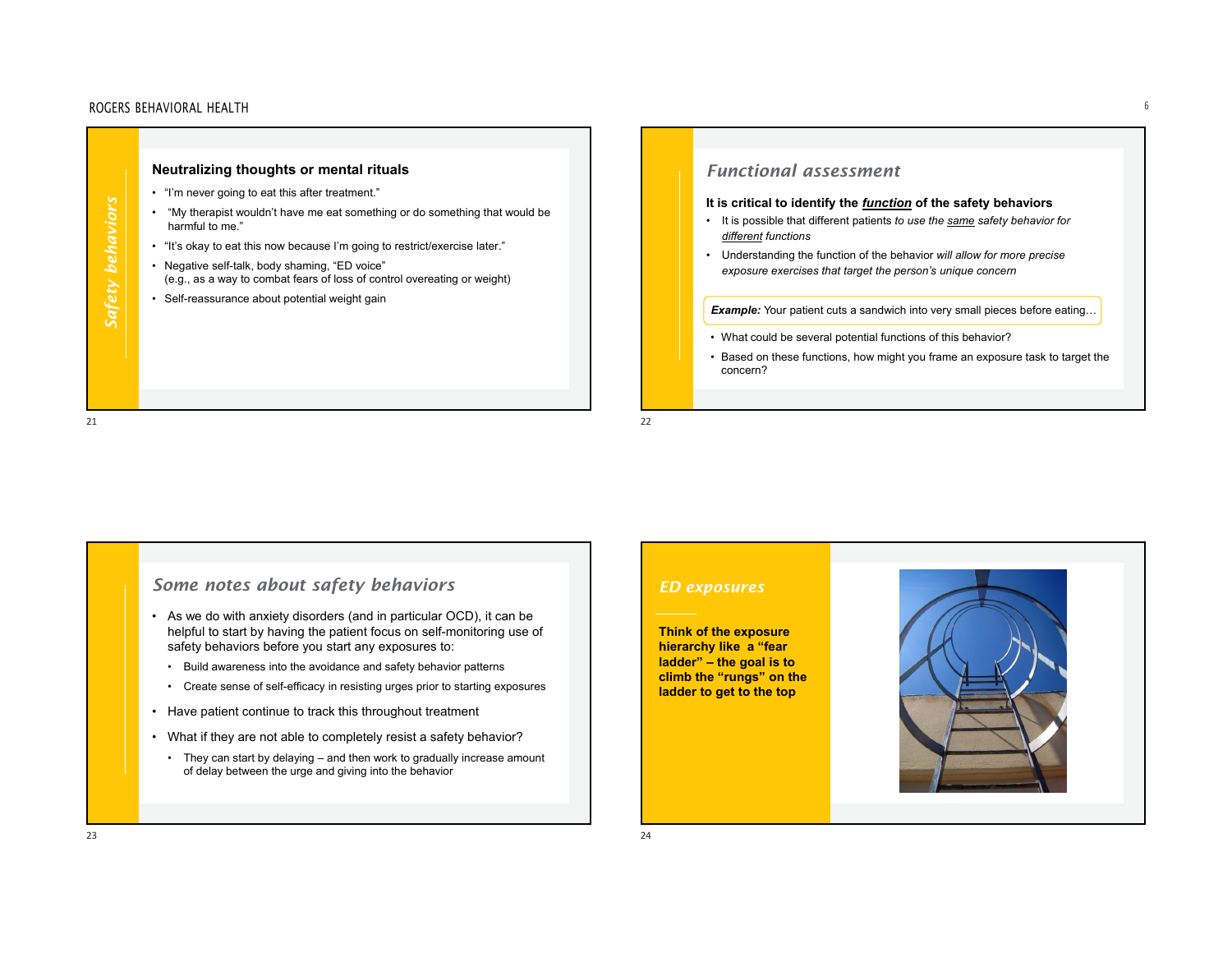#### ROGERS BEHAVIORAL HEALTHH  $\overline{a}$



Devi is a 30-year-old, gender expansive Indian-American presenting with a history of binging and purging with frequent dieting and periods of restriction. They report subjective binges most days and objective binges about 1x/week. Purging frequency varies, but currently is about 2-3x/week. They have diagnoses of bulimia nervosa, depression, and social anxiety. They report their queer identity and fluid gender expression is one of the things that brings them confidence and enjoyment in their body, and one of the few things in their life they feel secure about. Their BMI is in the overweight range and has been since early childhood. Devi reports significant distress related to: • Feelings of fullness, tightness, and bloating  $\rightarrow$  increased purge urges • Body image  $\Rightarrow$  Avoid full length mirrors, tight clothes, tank tops, and shorts • Weight gain and the fear they will gain weight indefinitely if they give up weight-control behaviors (e.g., restrictive dieting, purging and laxative use, calorie tracking, food research, weighing themself multiple times per day, and only eating 1-2 meals per day) • Feeling out of control related to binging and unable to trust themself around certain foods (e.g., chips and snack foods, cookies, desserts, and fast food)

2526

## *Collaborative weighing*

Powerful exposure exercise focused on maximizing expectancy violation and habituation to hearing weight (reducing power of the number)

- Patient is weighed once a week with therapist
	- **Before weighing:** Discuss patient's predictions about weight, factors contributing to that prediction and specific fears about weight, and strength of belief in prediction

 **After weighing:** Discuss any differences between specific prediction and actual weight, elicit any helpful reasoned conclusions, in the moment



• Chart patient's predictions over time along with actual weight and periodically use this in sessions

thought challenging

(See Fairburn, 2008 and Waller et al., 2013 for a more in-depth discussion)

### *Interoceptive exposures*

Pair interoceptive exposures with imaginal or *in vivo* exposures

#### Examples:

- Gulping/water loading with still or carbonated water
- Jumping up and down
- Wiggling the body
- Pushing stomach out
- Wearing tight clothing, particularly around stomach
- Sitting or lying on a beanbag or inflatable chair which makes the body feel heavy

*Case example*

Case example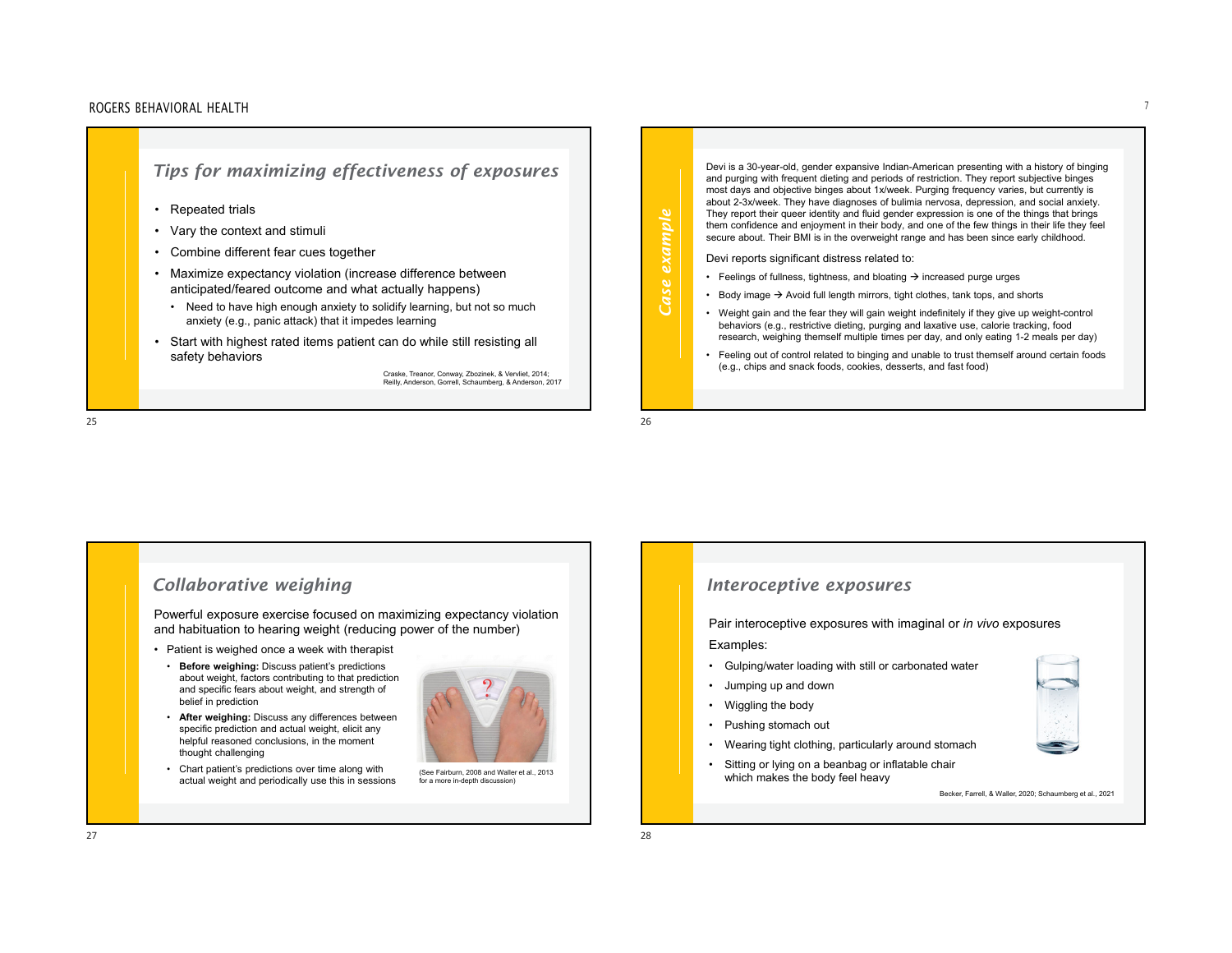# *Cue exposures*

- Many patients who binge eat develop associations between various environmental cues and binge-eating episodes
- Highly palatable, rich foods
- Emotional cues (often negative emotions)
- Other situational cues (physical contexts in which bingeing occurs)
- During exposure to these cues, patients are encouraged to focus attention on their thoughts and the intensity of their cravings
- Goal is to reduce cravings in response to cues (*extinction)*

### *Mirror exposure*

- For patients who were weight suppressed, wait to start once patient is within (or close to) biologically appropriate weight range
- Full-length mirror is used to allow patient to look at their full body
	- **"Pure"**  patient comments on thoughts and emotions experienced while viewing body
	- Mindful/nonjudgmental/functional → patient directed to describe appearance of body in neutral, nonjudgmental, or functional terms

**Relatively common mistakes that reduce the efficacy of exposures**



- Mistaking forced contact with exposure
- Therapists' own anxiety about exposure leading to more cautious approach
- Assigning exposures without truly understanding underlying core fear
	- Risk not actually addressing core factors maintaining ED
- Patients using safety behaviors and neutralizing the exposures without therapist knowing
- Starting exposures without having buy-in from the patient
- Assigning exposures for homework, but not spending time in session doing exposures with the patient
	- Or alternatively, only doing exposures in session without assigning homework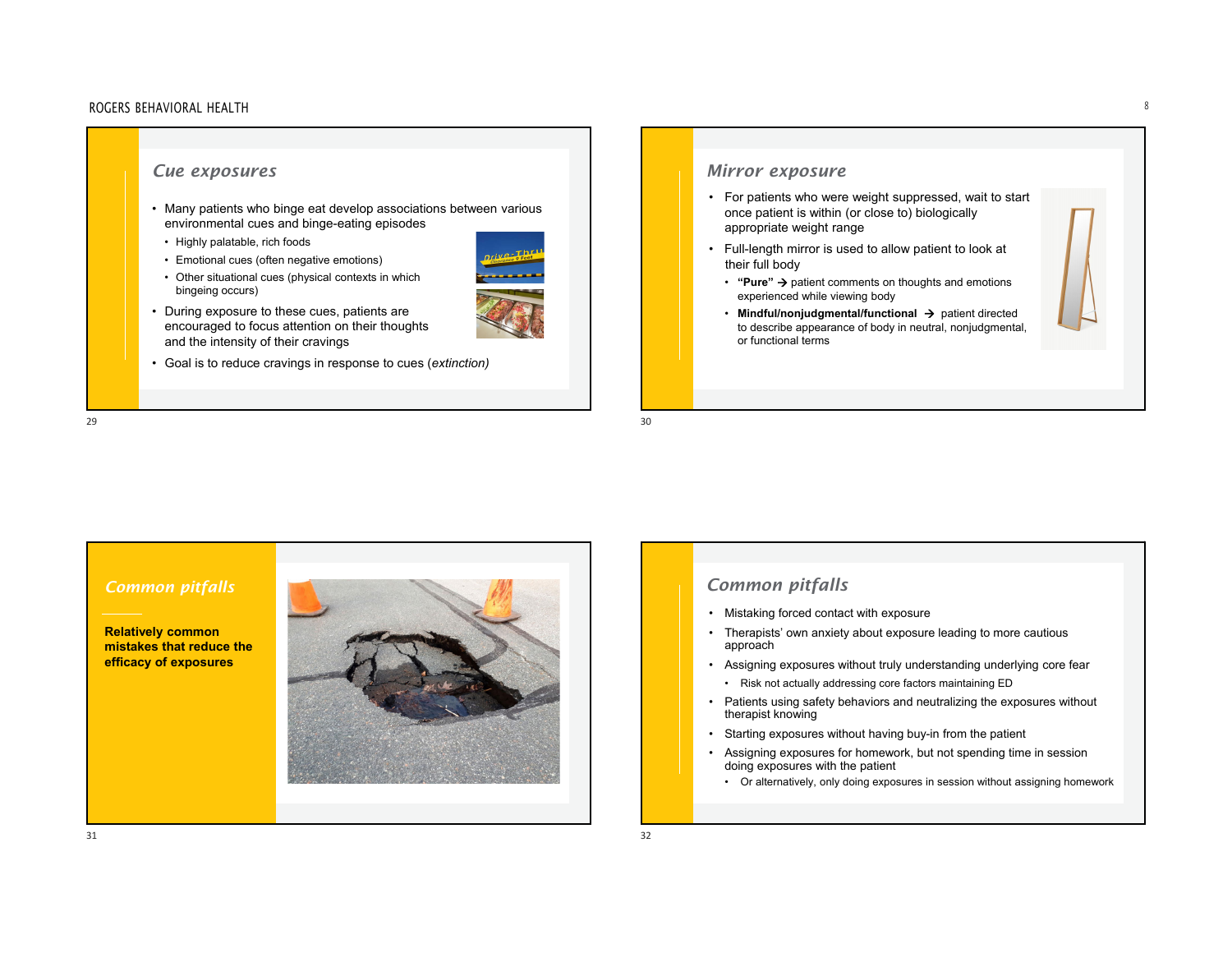#### ROGERS BEHAVIORAL HEALTHн на основаната на селото на селото на селото на селото на селото на селото на селото на селото на селото на с<br>Населението на селото на селото на селото на селото на селото на селото на селото на селото на селото на селот





# *Overview of empirically support medications* **FDA approved medications by diagnosis**

| <b>Diagnosis</b>             | <b>FDA approved medication</b> |
|------------------------------|--------------------------------|
| Anorexia Nervosa             | <b>NONE</b>                    |
| <b>Bulimia Nervosa</b>       | Fluoxetine                     |
| <b>Binge Eating Disorder</b> | Lisdexamfetamine dimesylate    |
| <b>ARFID</b>                 | <b>NONE</b>                    |
|                              |                                |

# *Anorexia Nervosa (off label)*

- NONE FDA approved
- Antipsychotics as a class
- Olanzapine
- Mirtazapine
- Cyproheptadine
- Cannabinoids
- Zinc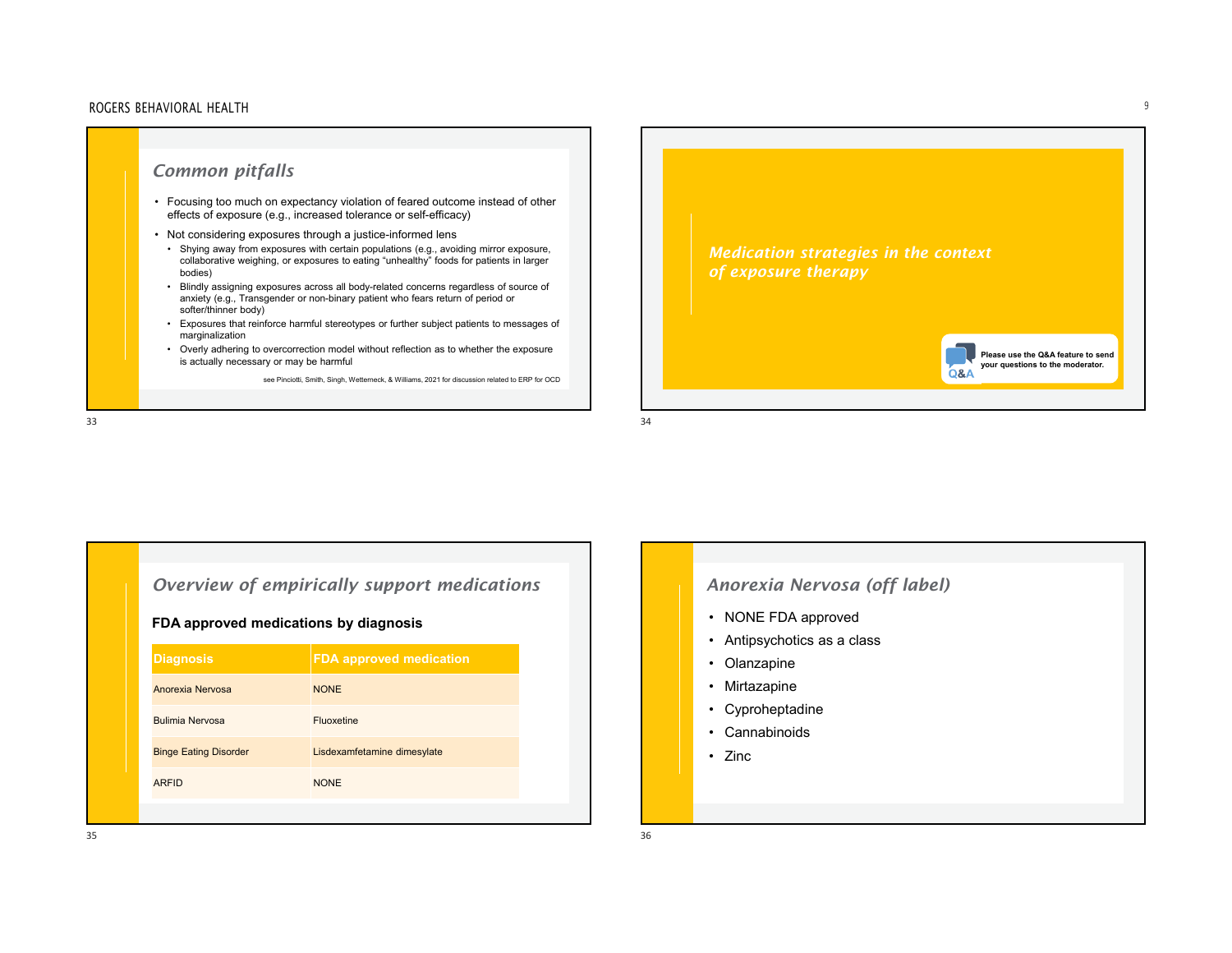#### ROGERS BEHAVIORAL HEALTH $\mathsf{H}$

# *Antipsychotics*  • 2011 Aigner et al: World Federation of Societies of Biological Psychiatry – <sup>a</sup> task force on eating disorders – systematically reviewed all studies for the pharmacological treatment of ED published 1977-2010 • Olanzapine: Grade B evidence (limited positive evidence from controlled studies) • Other second-generation antipsychotics: Grade C evidence (positive evidence from uncontrolled studies/case reports/expert opinion)

# *Olanzapine*

- 2007 Dunican and DelDotto: Literature search for any and all studies related to olanzapine for anorexia nervosa
	- Case reports and clinical trials
	- Preliminary evidence to support olanzapine can help with weight restoration and psychological symptoms
- 2008 Bissada et al: Double blind placebo-controlled trial
	- N=34, olanzapine plus day treatment vs placebo plus day treatment
	- Faster weight restoration and improved obsessional thinking

# *Olanzapine*

- 2011 Kafantaris et al: Double blind placebo-controlled trial
- N=20, olanzapine vs placebo, both receiving care in treatment setting
- No difference in weight restoration, trend in metabolic side effects in olanzapine group
- 2019 Attia et al: Double blind placebo-controlled trial
- N=152, olanzapine plus weekly sessions vs placebo plus weekly sessions
- Improved weight restoration, no clear improvement in obsessions

### *Mirtazapine*

- Widely tried due to side effect profile
- No clear RCT supporting
- Case reports and retrospective studies
- Lack of evidence, yet widely attempted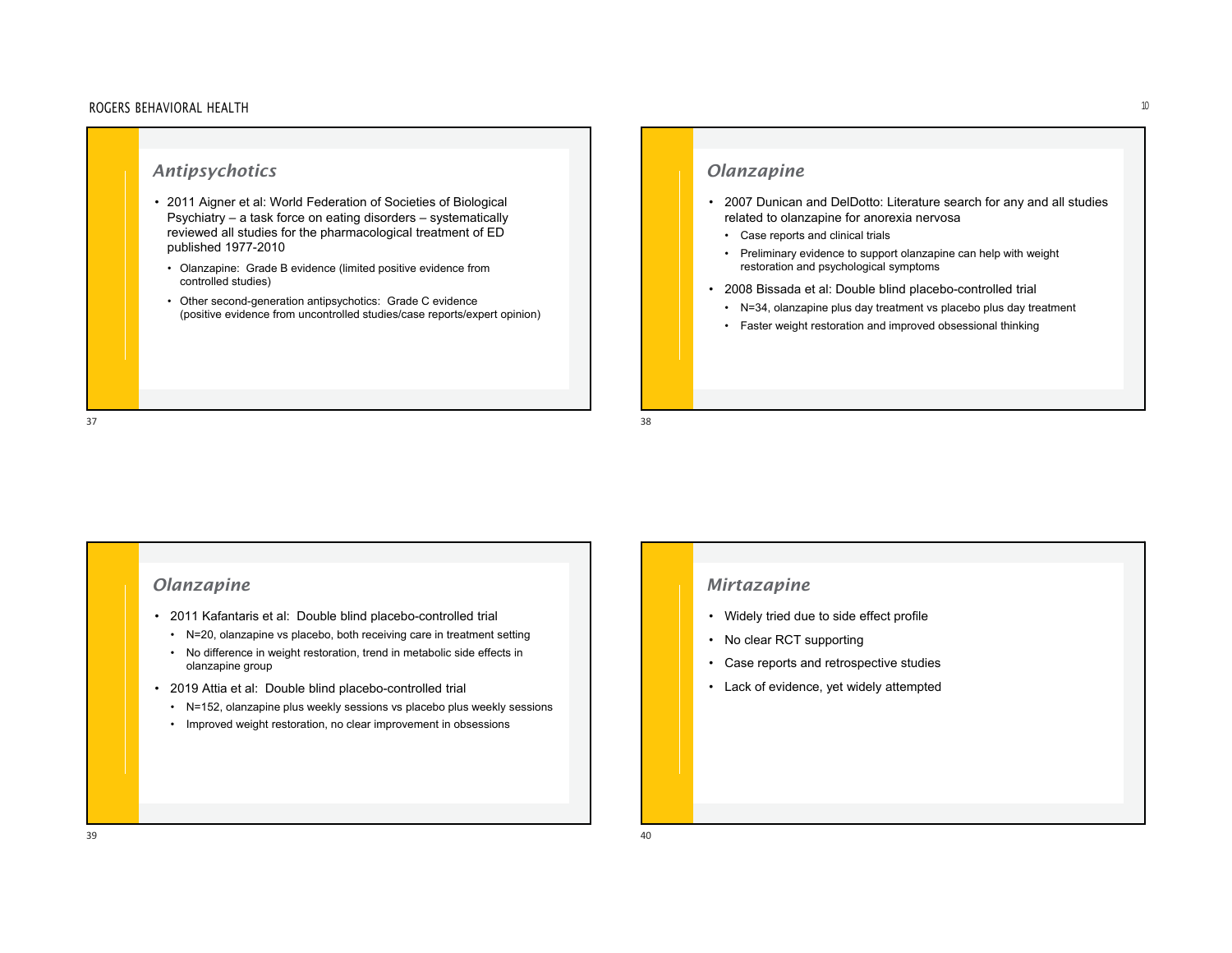#### ROGERS BEHAVIORAL HEALTH $\mathsf{H}$

# *Cyproheptadine*

- 2019 Blanchet et al: Multidisciplinary overview of metaanalyses and systemic reviews
- Purported to stimulate appetite in children with asthma
- 2 RCT's demonstrated no efficacy
- Seemed to worsen course for those with binge/purge behaviors

# *Cannabinoids*

- Can stimulate appetite
- 2019 Blanchet et al:
	- 2 RCT's
	- Possible quicker weight restoration in one study
- Side effects of dysphoria and very limited evidence of efficacy preclude standard use

- 2011 Aigner et al: Task Force on Eating Disorders of the World Federation of Societies of Biological Psychiatry
	- Grade B evidence
- 2002 Su & Birmingham: review of literature
	- Evidence for zinc improving weight restoration, mood, anxiety
- Low toxicity helps form recommendation despite limited evidence

**IID** 

zinc  $65.409$  $10Ac$ 

١s

 $3<sup>1</sup>$ 



- Fluoxetine (FDA approved)
- Tricyclic antidepressants (off label)
- Topiramate (off label)
- Naltrexone (off label)

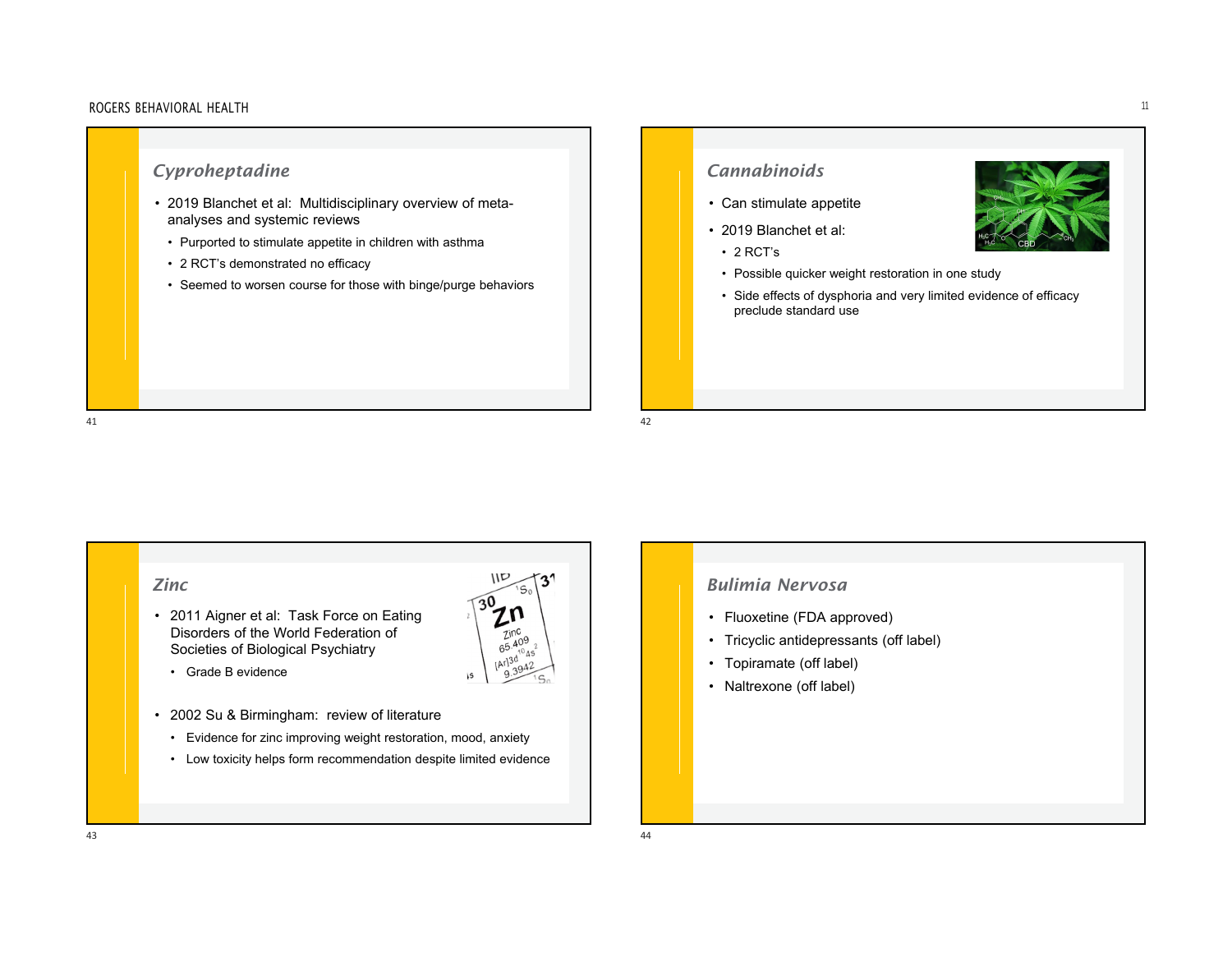

# *Tricyclic antidepressants*

- 2011 Ainger et al recommended Grade A (with caution)
- 4 RCT's supporting imipramine
- 6 RCT's supporting desipramine
- Side effect profile challenging for those without bulimia
- Side effect profile more dangerous for those with bulimia
- QT prolongation, heart block, arrhythmias, constipation, orthostasis

## *Other antidepressants*

- Fluvoxamine: 3 RCTs, 2 showing efficacy
- Sertraline: 1 RCT showing efficacy
- Trazodone: 1 RCT showing efficacy
- Phenelzine: 3 RCT's showing efficacy, but caution due to side effects
- Bupropion: 1 RCT showing efficacy, but high incidence of seizures – <u>Contraindicated</u>
- Citalopram: no clear efficacy in studies

### *Topiramate*

- 2011 Aigner et al suggested Grade A recommendation
- 2 RCTs showing efficacy
- 2003 Hoopes et al: Median dose 100 mg
- Side effects common at higher doses

47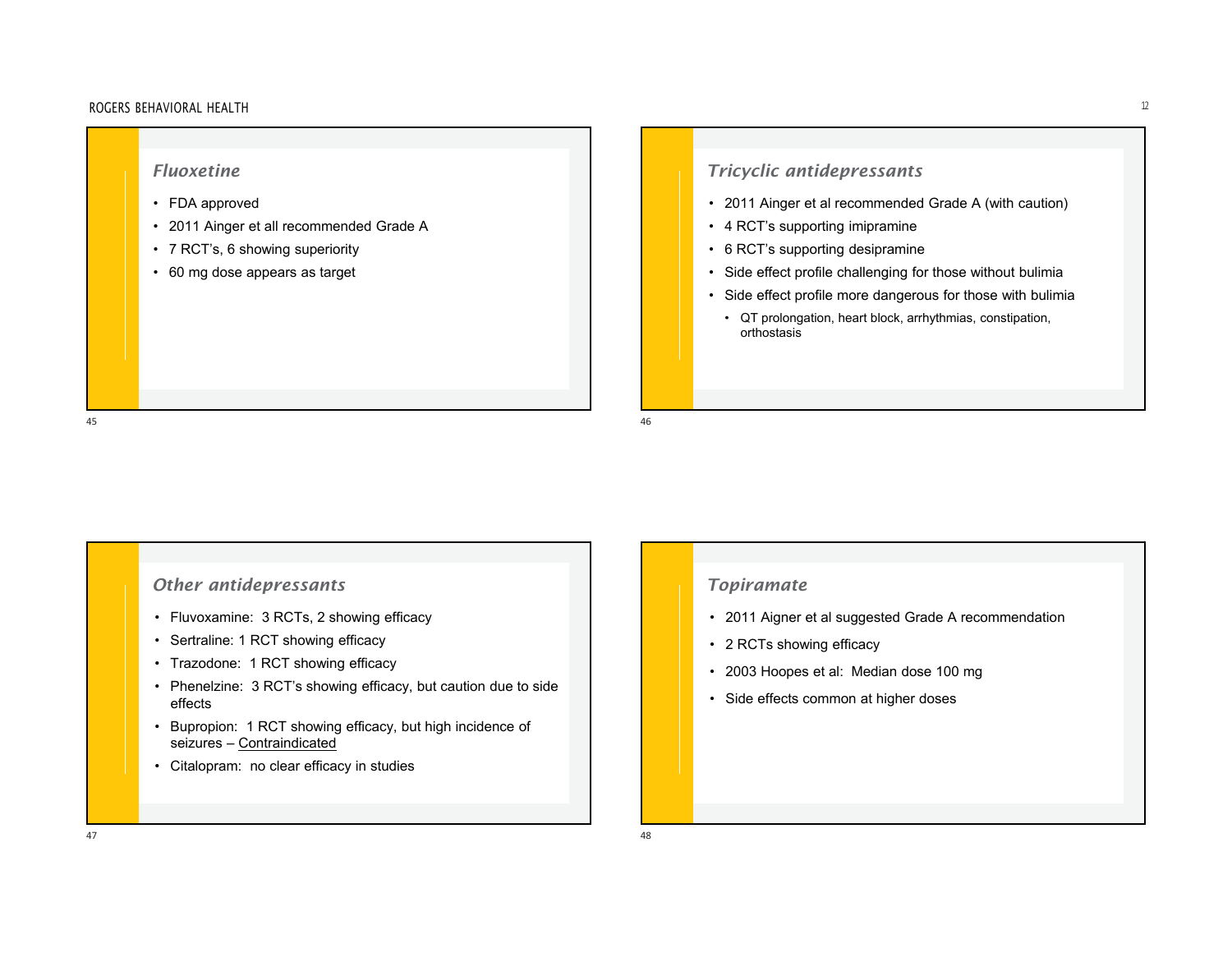## *Naltrexone*

- 1987 Jonas and Gold: RCT, n=10, of high dose naltrexone, showed efficacy
- 1995 Marazzi et al: RCT, n=19, 200 mg, showed efficacy
- Normal dosages did not seem to show efficacy

# *Binge Eating Disorder*

- Lisdexamfetamine dimesylate (Vyvanse)
- Topiramate
- Antidepressants
- Naltrexone

# *Lisdexamfetamine dimesylate*

- FDA approval for adults (2015)
- Phase II: RCT, n=260, doses of 50 mg and 70 mg showed efficacy
- Phase III: 2 RCT's, n=374 and n=350, 50 mg and 70 mg showed efficacy
- Meta-analysis of Phase II and Phase III showed number needed to treat for response was 3; for remission was 4; while number needed to treat to harm was 44

# *Topiramate*

- 2011 Aigner et al: Grade A recommendation
- 3 RCT's showing efficacy
- 2017 McElroy points out side effects and high discontinuation rates

 $1\,$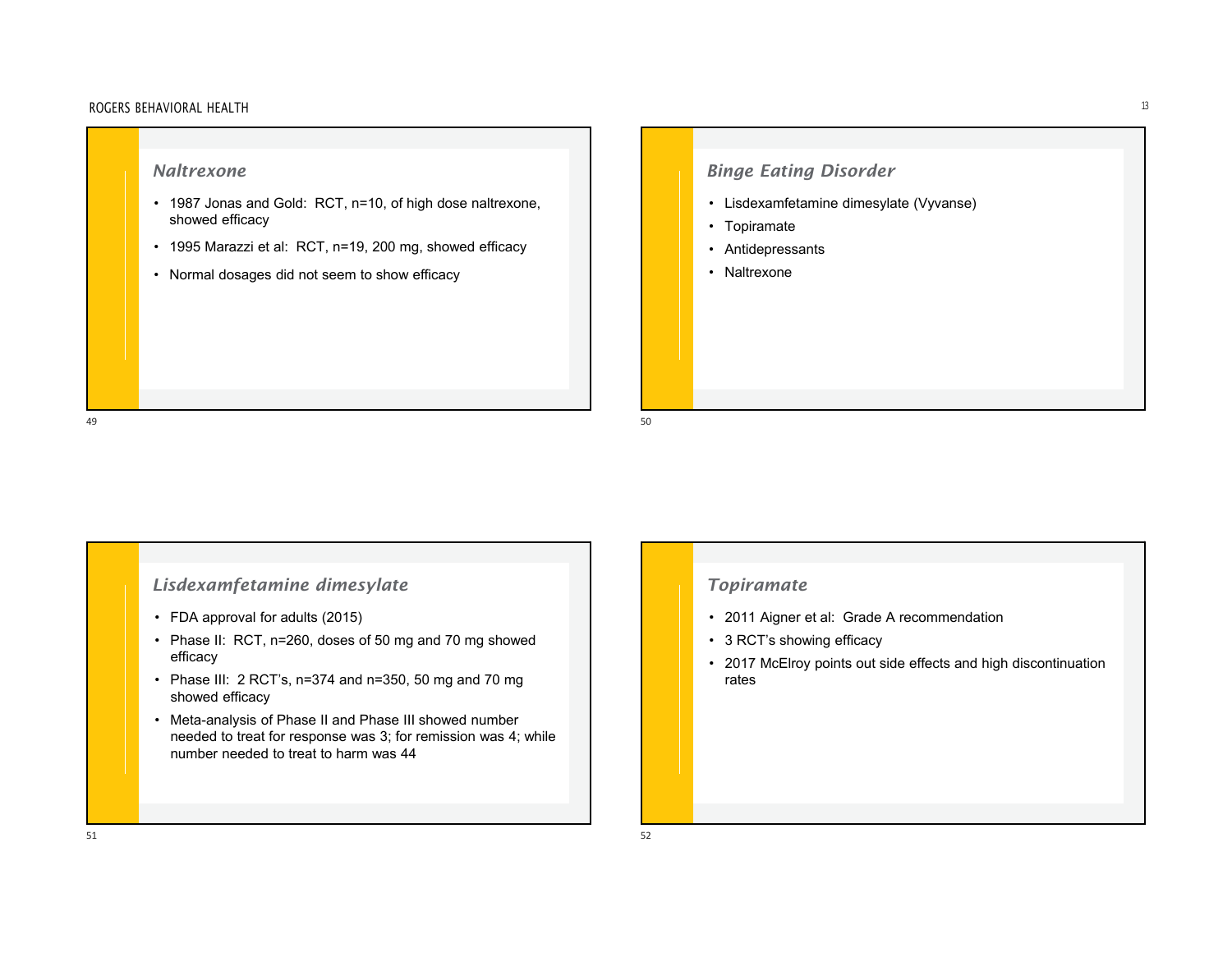#### • Imipramine: 2 RCT's showing efficacy • Citalopram/escitalopram: 2 RCT's showing efficacy • Sertraline: 2 RCT's showing efficacy • Fluoxetine: Mixed results• Fluvoxamine: Mixed results• Atomoxetine: 1 RCT showing efficacy • Venlafaxine: 1 case series showing efficacy • Bupropion: 1 RCT failed to show efficacy, but commonly utilized due to lack of weight gain side effects*Antidepressants Naltrexone*

#### 53

*ARFID*

- Very little consensus in treatment approaches in literature
- 2017 Brewerton and D'Agostino: Retrospective chart review
- N=9
- Suggests olanzapine may help
- 2018 Gray et al: retrospective chart review of mirtazapine
- N=14
- Suggests mirtazapine may help speed up weight restoration

- 2017 McElroy review of literature
- 1 RCT, 88 BED, 60 BN from 1991 (Alger et al)
- Efficacy of naltrexone for reducing binge duration and frequency
- Combined with bupropion for weight loss medication

#### $3$

## *EDs and psychiatric comorbidities*

- Anxiety disorders
- OCD
- Mood disorders
- PTSD
- Substance use disorders
- Personality disorders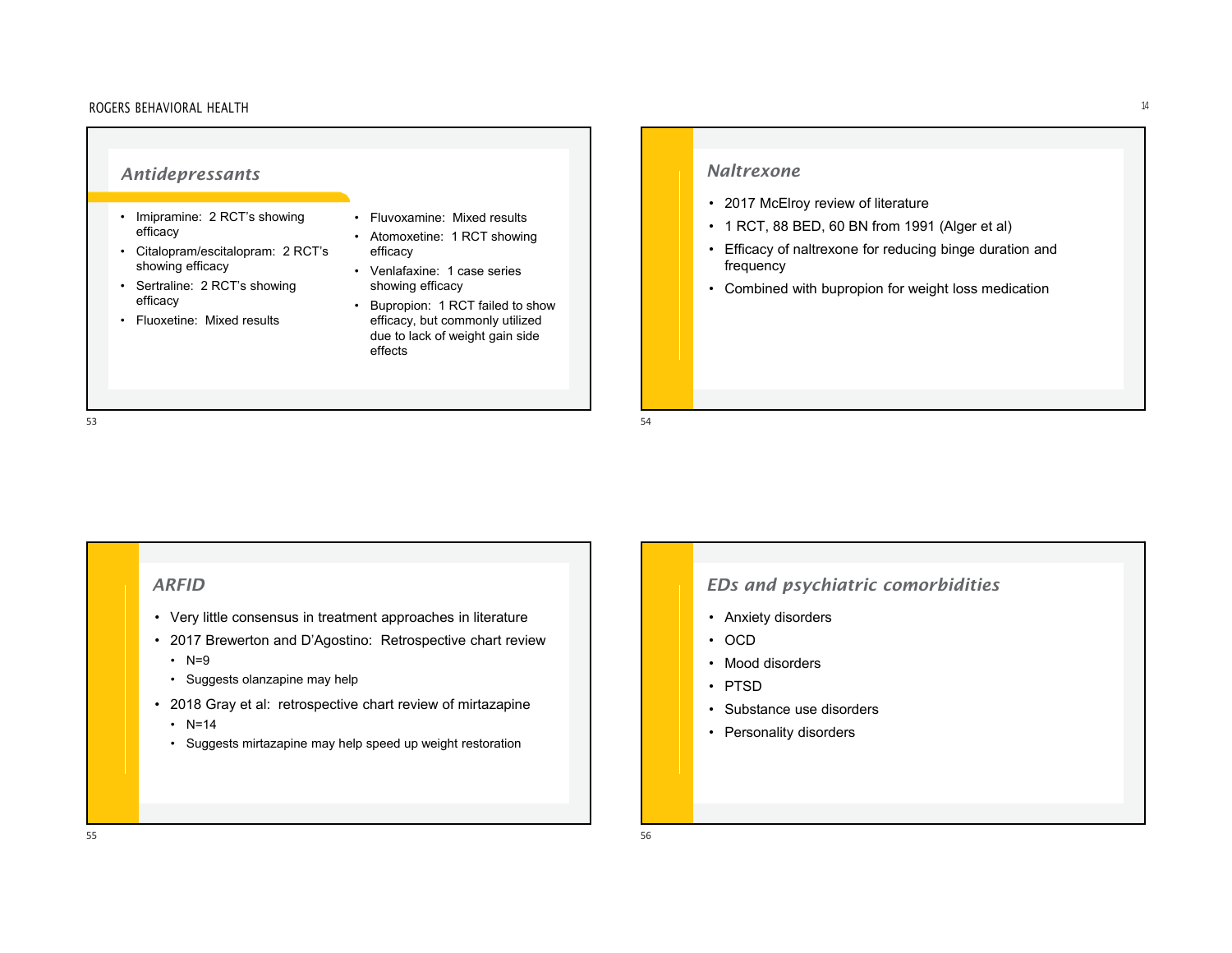*Common psychiatric medications (based on comorbid diagnoses)*

- Selective serotonin reuptake inhibitors (SSRI's)
- •Serotonin-norepinephrine reuptake inhibitors (SNRI's)
- •Tricyclic antidepressants (TCA's)
- Other antidepressants
- Mood stabilizers (lithium, lamotrigine, divalproex, carbamazepine, oxcarbamazepine)
- Antipsychotics
- •**Stimulants**
- Benzodiazepines

57discussed by the contract of the contract of the contract of the contract of the contract of the contract of the contract of the contract of the contract of the contract of the contract of the contract of the contract of t

# *Psychiatric symptom management*

**Anxiety:** Acute anxiety reduction before meals/snacks

- Benzodiazepines
- Antihistamines (hydroxyzine FDA approved, cyproheptadine off label)
- Gabapentin, pregabalin (off label)
- Antipsychotics (off label)

#### • **Gastroparesis:** metoclopramide, erythromycin • **Constipation:** polyethylene glycol, docusate sodium • **GERD:** proton pump inhibitors, H-2 blockers, antacids • **Other GI**: ondansetron, promethazine, probiotics • **Edema:** diuretics• **Osteopenia/Osteoporosis:**  estrogen, bisphosphonates • **Diabetes:** insulin, metformin or other oral medications • **Vitamins/minerals/electrolytes:**  supplements *Common medical issues Medication strategies:* **Medications which can assist with exposure therapy**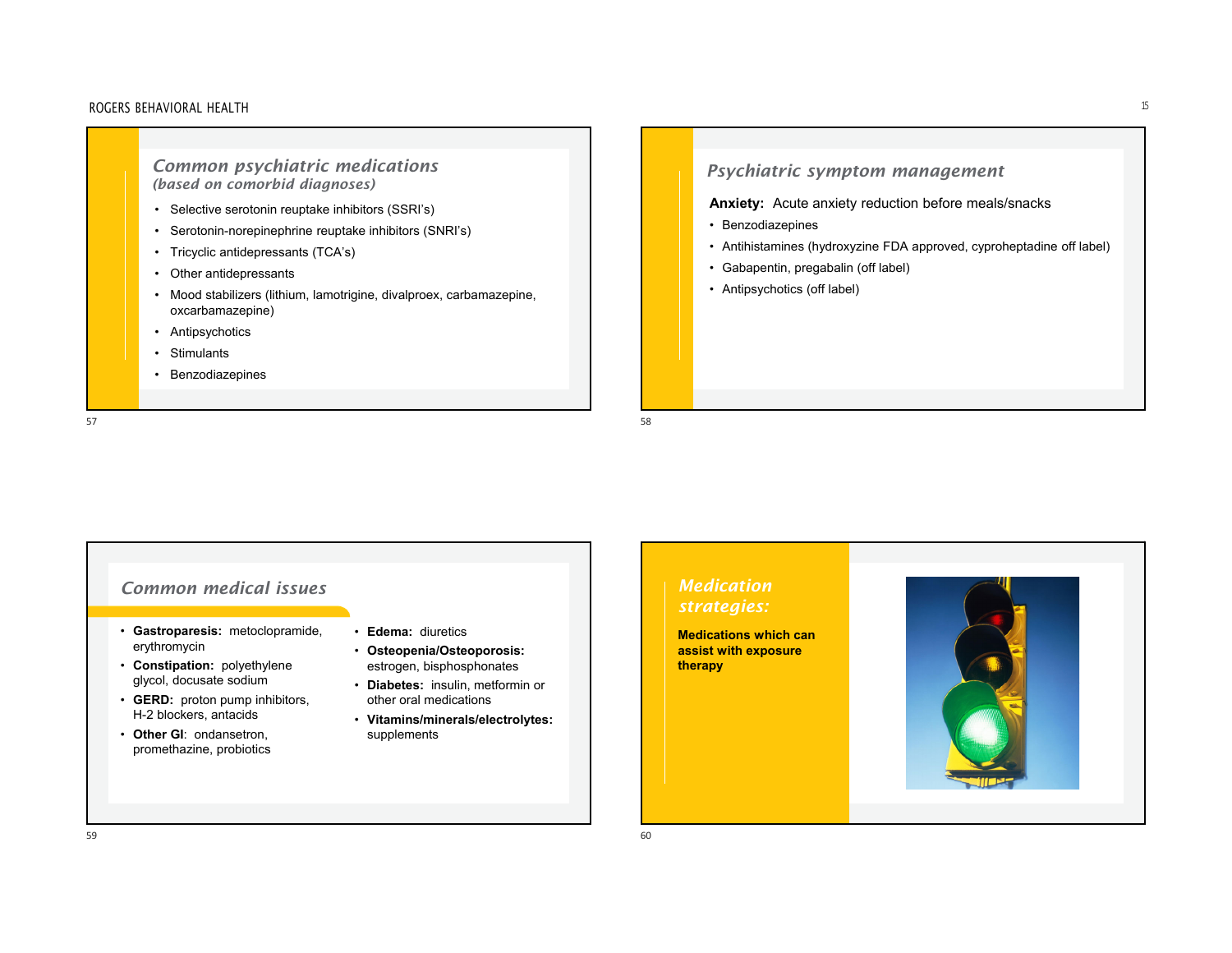# *D-cycloserine* • N-methyl-D-aspartate (NMDA) receptor modulator • Augments glutamatergic function – increases efficiency of fear extinction• 2008 Norberg et al: meta-analysis from 1998-2007 • D-cycloserine enhances fear extinction/exposure therapy in animals and humans• Increases speed and efficiency of improvement • Effects decrease over time and repetition

# *D-cycloserine for ED ERP*

- 2007 Steinglass et al, n=11
	- Double blind placebo-controlled study with inpatients with AN
	- Exposure therapy effective at improving intake
	- D-cycloserine failed to demonstrate additional benefit
- 2015 Levinson et al, n=36
	- RCT with PHP patients
	- Exposure therapy effective
	- D-cycloserine demonstrated additional benefit

61 $\sim$  62



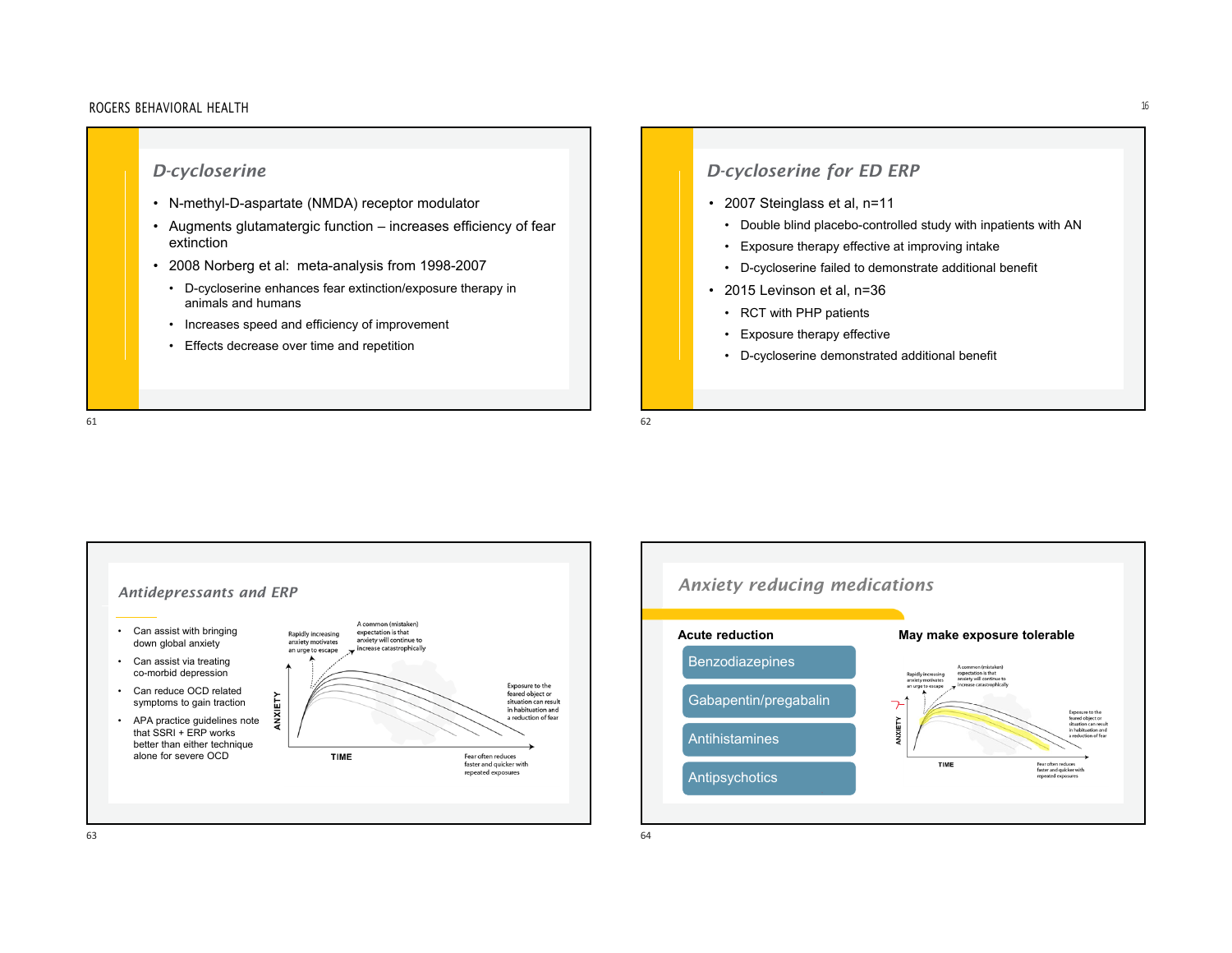#### ROGERS BEHAVIORAL HEALTHH and the contract of  $17$









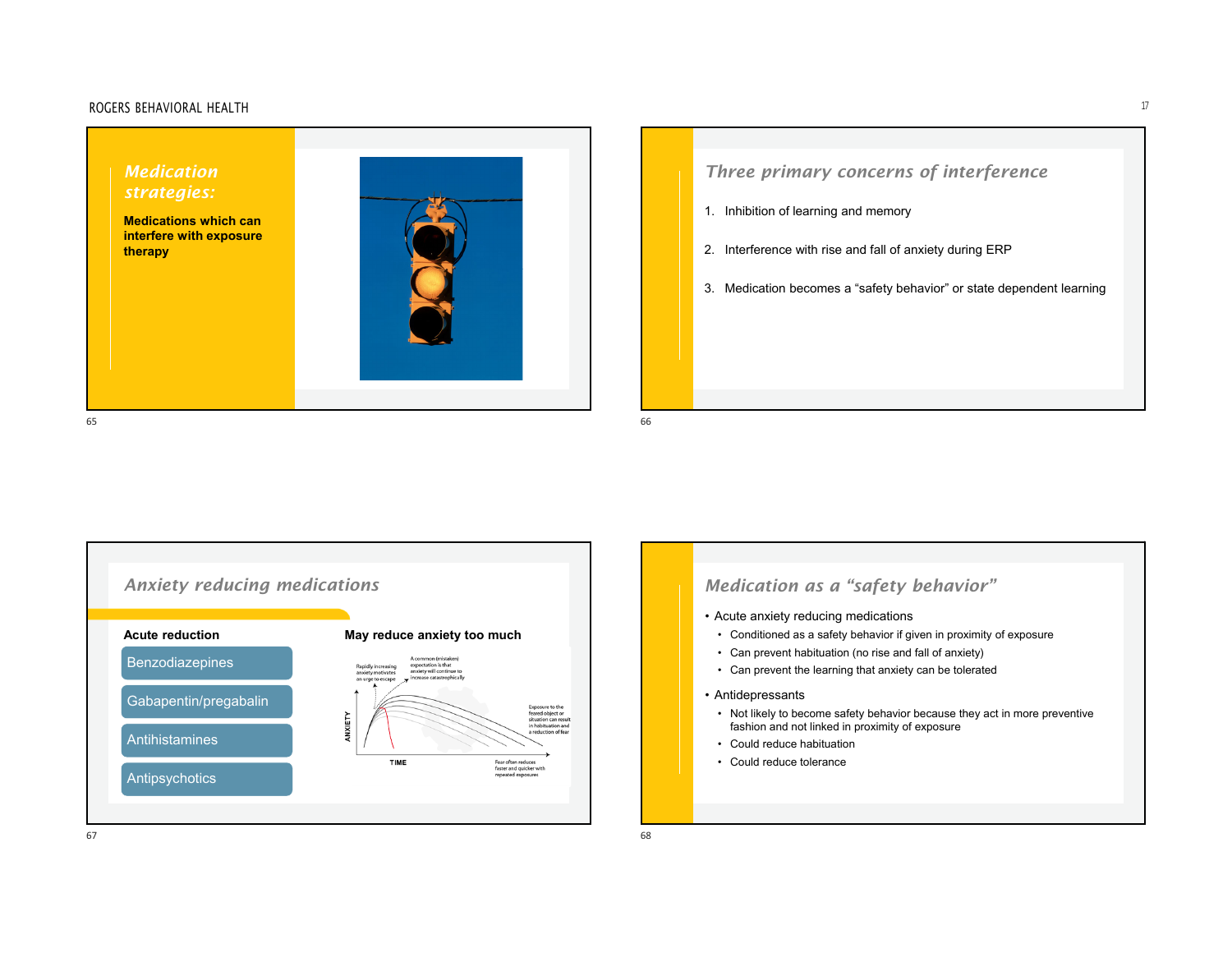### *Benzodiazepines*

Usual side effects/risks: Dependence, addiction, cognitive slowing, memory problems

- 1999 Kilic et al: 3.5 year follow-up
- Alprazolam appeared to interfere with memory and learning
- 2007 Watanabe et al: Systemic review of combination of psychotherapy and benzo's
	- Noted combination may be better for initial stages, and therapy alone better longer term
- Relative paucity of good studies to substantiate the concerns related to benzo's interfering with psychotherapy

#### 6970

# *Benzodiazepines (cont'd)*

- 2020 Melani et al: Systematic review of RCT's
	- 12 RCT's of exposure-based interventions in anxiety and PTSD
	- 9 studies showed benzo's did not interfere
	- 2 studies showed benzo's
	- 1 study showed benzo's interfered
	- 11 studies had follow up after benzo's stopped
		- 6 showed benzo's had not interfered with long term gains
		- 5 showed benzo's did interfere with long term gains